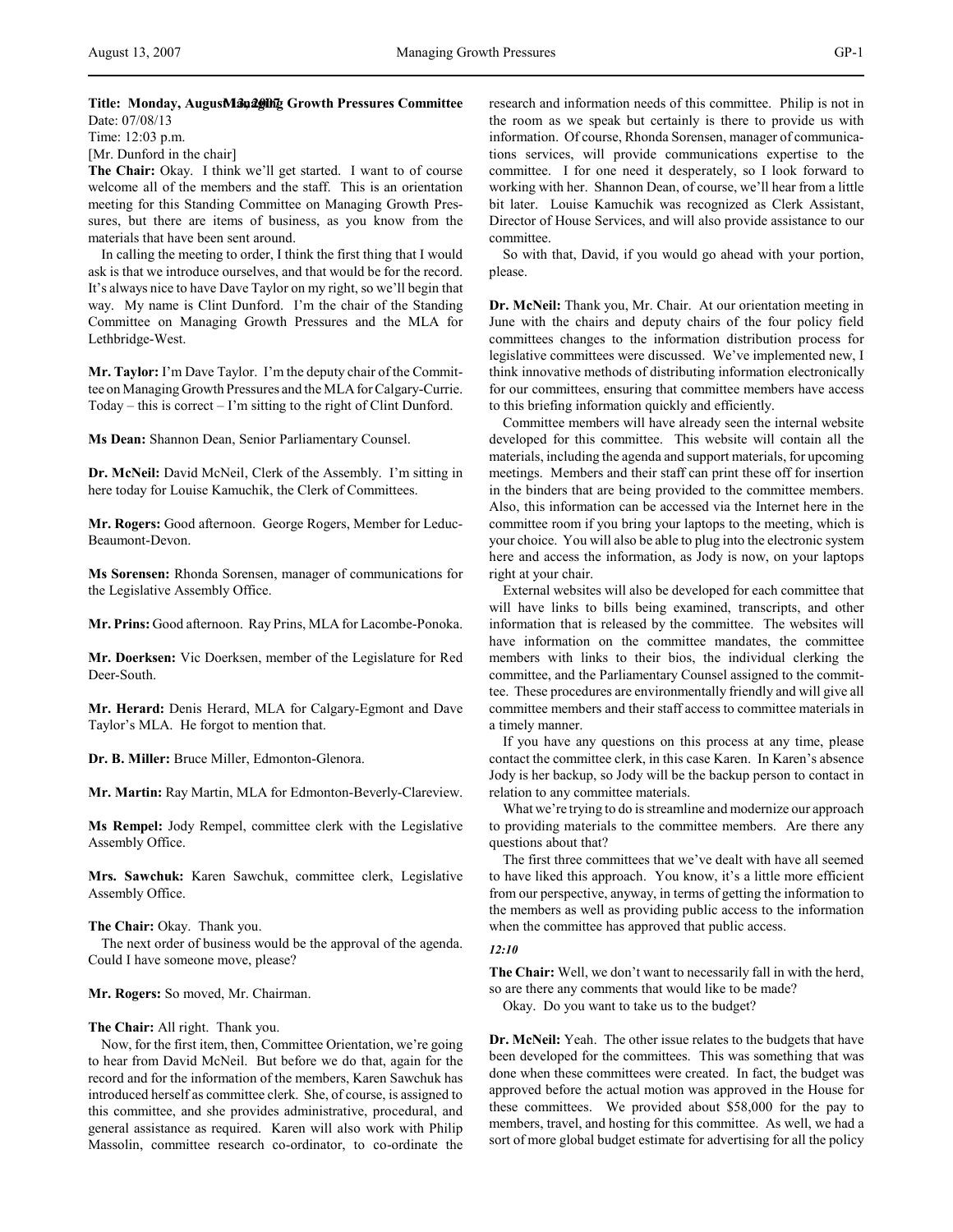field committees of about \$80,000. My guess is that we will exceed that global advertising budget. The other proviso was that we would also be able to use other funds in the committees' envelope if the advertising expenditures went above that \$80,000, and my expectation is that that will likely happen. I don't know what this committee will want to do in that regard, but the other committees have been quite active with respect to public communication.

**The Chair:** Okay. Any questions for David?

**Mr. Herard:** Well, first, I want to thank David for making all of the efforts to bring us into the information age even though the information age has passed us by already. Certainly, any effort to minimize the amount of paper that we have to deal with all the time is great. I'm glad you took these initiatives.

I don't know, Mr. Chairman, if this is a question that should be directed to David or not, but one of the things that I am a bit confused about is what the mandate of this committee and others really is. In other words, what is the scope of the things that this committee can involve itself with?

**The Chair:** Actually, that'll come in our next presentation, Denis.

**Mr. Herard:** Okay. Thank you.

**The Chair:** Any other comments or questions? Thank you, David. Okay, Shannon.

**Ms Dean:** Thank you, Mr. Chair. I thought we'd give the committee members just a very brief overview with respect to the Standing Orders that are relevant to your operations, your mandate, et cetera. As you know, this is one of the new democratic reform initiatives arising from the March 7 House leaders' agreement, which was implemented through temporary Standing Orders approved by the Assembly in April. Policy field committees or similar committees bearing different names are commonly found in other Canadian jurisdictions, most notably in Ontario, Saskatchewan, B.C., and at the federal level. I would point out that the Standing Orders governing our policy field committees parallel quite closely those found in Saskatchewan.

Now, the mandate of this committee is addressed under Standing Order 52.01.(1)(c), which refers to the areas of postsecondary education, technology, human resources, labour, immigration, rural development, municipal affairs, affordable housing, libraries, infrastructure, and transportation. The Standing Orders grant this committee a broad mandate and wide-ranging powers. Briefly, the committee can review any bill, regulation, or subject matter referred to it by the Assembly. The committee can conduct an inquiry into a particular subject matter at the request of a minister. The committee may examine and comment on the various annual reports of the departments and government agencies that stand referred to this committee. Lastly, the committee may on its own initiative conduct inquiries on subject matters within its mandate.

Now, one of the things that makes this committee unique as compared to a government committee is that as a committee of the Assembly it's cloaked with the immunities, rights, and privileges that the Assembly has. These are not committees of government, as I said. They are all-party in membership. They report to the Assembly. The meetings are public and recorded in *Hansard* unless the committee decides to go in camera.

In terms of parliamentary privilege and how that's relevant for your function, as you know, parliamentary privilege is what enables you as members of the Assembly and the Assembly as an institution

to carry out your work or the Assembly's work without interference, and these rights, privileges, and immunities flow down to committees of the Assembly, which is what this committee is.

Now, the most commonly known privilege is freedom of speech. This enables you to speak freely in the Assembly or in a committee of the Assembly without fear of being sued for your comments. On an historical note parliamentary privilege stems from article 9 of the English Bill of Rights, which can be traced back to 1689. Codification of this principle appears in section 13 of the Legislative Assembly Act, which is just being circulated to you now. Section 13 states:

A Member is not liable to any civil action or prosecution, arrest, imprisonment or damages by reason of any matter or thing brought by the Member before the Assembly or any committee of the Assembly by petition, Bill, resolution, motion or otherwise or by reason of anything said by the Member in the Assembly or any committee of the Assembly.

Now, privilege also extends to witnesses that appear before the committee. The key point here is that witnesses before the committee must be afforded some protection to enable them to speak openly and free from fear that their words will be used against them in subsequent proceedings. This committee also has the power to compel the attendance of witnesses through the issuance of a warrant from the Speaker. This is a long-standing power of committees of the Assembly. However, to our collective knowledge this power has not be utilized in Alberta. This power is also codified, and I would refer you to section 14 of the Legislative Assembly Act. Committees tend not to resort to exercising this power. Persons who are initially reluctant to appear before the committee typically cooperate once they are aware of the committee's power to summon them.

In response to Mr. Herard's questions about what the mandate of this policy field committee is, I'd like to refer you to some specific standing orders. Of course, this committee is in a unique situation as compared to the other three policy field committees because there has been nothing that's been referred to it. As you know, the Government Services and Community Services policy field committees both have bills that have been referred to them by the Assembly, and the Standing Committee on Resources and Environment is currently engaged in an inquiry at the request of a minister. Given that this committee does not have any instructions from the Assembly or a request from a minister, it's important to review the jurisdiction that you have to consider matters.

First, Standing Order 52.03 is relevant. It allows this committee to review regulations within its mandate. Standing Order 52.05 is also relevant. It allows you to examine the annual reports of government bodies within your mandate and report to the Assembly whether the report is satisfactory. Standing Order 52.07 is perhaps the most relevant for this committee in the sense that it's a broad mandate to initiate inquiries into matters of public policy, again within your mandate, and 52.08 is sort of a catch-all standing order. It allows policy field committees to examine matters within their mandate and report to the Assembly on the need for legislation in the area.

One thing that I want to draw to your attention is specifically Standing Order 52.04 and 52.07(3). The reason is that although you have the power to undertake an inquiry on your own initiative, if somewhere at some point in time the Assembly refers something to you, whatever the Assembly refers to you must take priority.

Finally, it should be emphasized that this committee is the master of its own procedures and processes regardless of how the committee chooses to pursue its mandate. You may decide to conduct public consultation whether through written submissions or public hearings.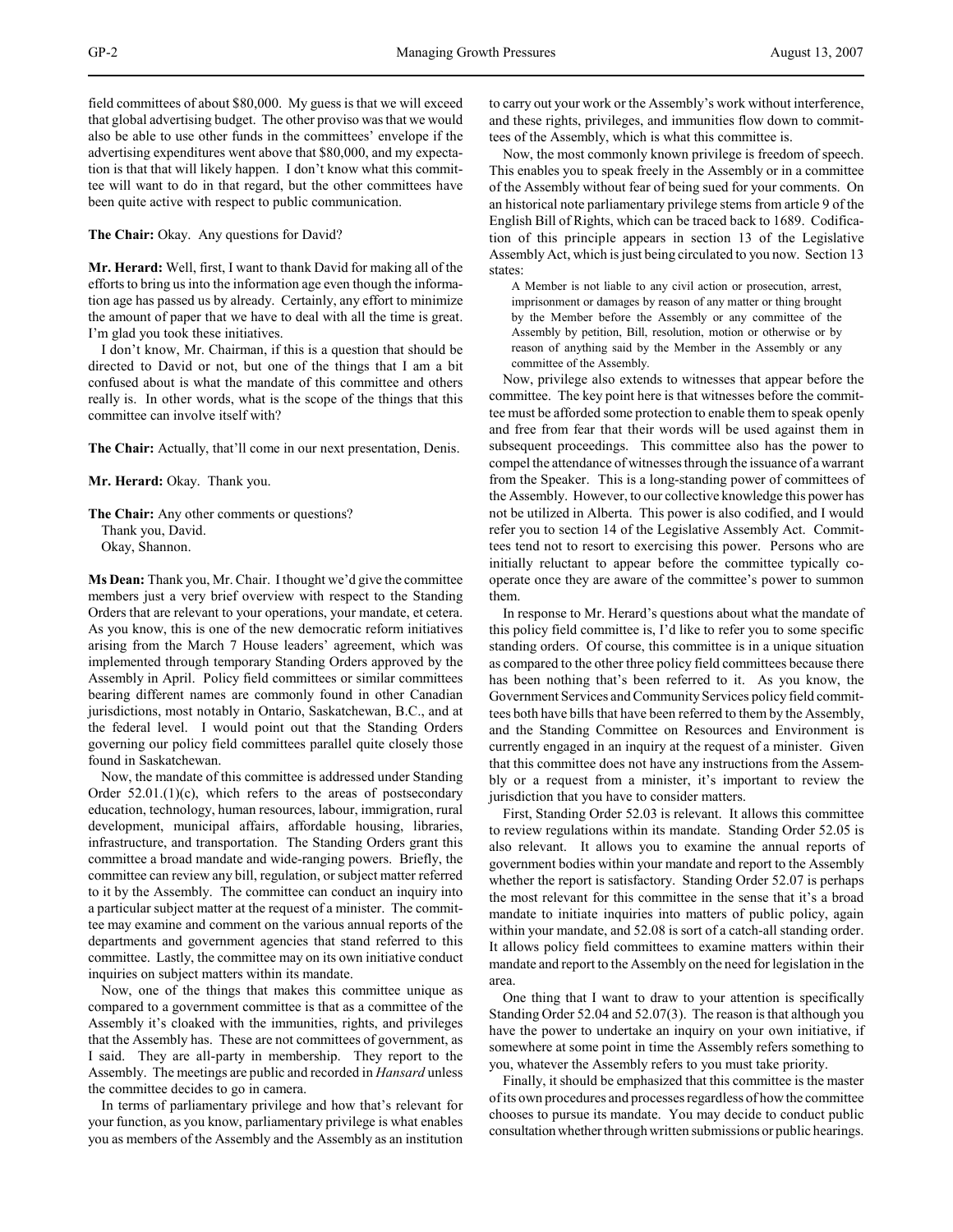You may vary procedures for different inquiries. You may advertise for public submissions in daily or weekly newspapers or both. Lastly, you may invite government officials to provide you with a technical briefing on a particular matter. As the committee decides how to exercise its mandate, these are questions that it should consider.

# *12:20*

Finally, the other item on the agenda is Committee Reporting. The rules governing how and when the committee reports are dictated by the relevant standing order. For example, when the Assembly has referred a matter to the committee, typically the motion that refers the matter dictates when the matter must be reported back to the House. For instance, Government Services and Community Services have been directed to report back in the first week of the fall sitting.

Now, where a committee is conducting an inquiry on its own initiative under Standing Order 52.07 – and, again, that's one provision which I think is probably most relevant to this committee – the standing order is clear that the inquiry must be concluded and a report presented to the Assembly no later than six months after the commencement of the inquiry.

Finally, if the committee chooses to exercise its power under Standing Order 52.08, there is no timeline mandated in that particular standing order. It would appear that the focus of the committee's work is somewhat limited because the standing order makes reference to making recommendations for the need for legislation in a particular area. Again, there is no established timeline for the committee's report under that provision.

That, Mr. Chairman, is a very brief overview, and I turn it over to you.

**The Chair:** Okay. Thank you.

Questions? Gene, then Victor.

**Mr. Zwozdesky:** Thanks very much. I appreciate the overviews. I want to just ask a question with regard to membership on the committee, if I might, Mr. Chairman, and it's more for purposes of clarification. I was asked to sit on this particular committee, and I'm very pleased to do so, but I was asked to sit on it prior to being appointed to cabinet. Since we are now convening after my appointment to cabinet, I want it just noted for the record, if nothing else, whether or not I am allowed to still sit on the committee and vote and speak and so on.

I am aware that committee membership as such would not be able to be changed officially, I think, until the House actually reconvenes, but I just think that in fairness to colleagues around the table I'd like that clarified for them and for me and my own conscience. Perhaps Parliamentary Counsel or the chair or someone else might alleviate the concern that I might have.

**The Chair:** Well, as far as I'm concerned as the chair, you're here till you're replaced. I think you've properly identified it, but I'd seek advice from our parliamentary experts.

**Ms Dean:** You've outlined the state of things accurately in terms of your membership on this committee. You are a member of this committee, and you remain a member of this committee until there's a resolution in the House changing the membership. However, under the new temporary Standing Orders there is provision that if you feel that you're too busy as a minister to fulfill your role in this committee, you can temporarily substitute a member in your place. That can be done on 24 hours' notice to the Clerk and the chairman.

**Mr. Zwozdesky:** All right. Well, thanks for that clarification. That helps address the concern I had.

**The Chair:** All right. Anything else?

**Mr. Doerksen:** I just wanted to go back to the mandate and a couple of questions on the mandate that I'm curious about. One of the things that we can consider is at the request of a minister. Does the committee have any authority? Can we do a request of the minister and compel the minister to act?

**Ms Dean:** This committee is a committee of the Assembly, so essentially you're a delegate of the House, and you report back to the House with respect to matters in your mandate. If you wanted a minister to appear before you to give you a briefing on a particular subject matter, that's something that this committee could do, but in terms of compelling something outside of what I've just enumerated, I don't think so.

**Mr. Doerksen:** Okay. So indirectly we could ask a minister to appear to address a particular report.

**Ms Dean:** As long as the general subject matter is within this committee's mandate and this committee has decided to conduct an inquiry or examine a particular matter, it would be within your powers to obtain a technical briefing from ministerial staff or from the minister.

**Mr. Doerksen:** Okay. My second question would relate to the use of the word "inquiry," and I think it's written into the Standing Orders. Most of us are familiar with the use of the word "inquiry" as a fairly serious matter. Maybe it's an unfortunate choice of wording in the Standing Orders because it might connote a more serious matter than we would otherwise like to intimate, if that's the right word to use. I just am curious. If we were to accept a motion that would actually use that word, I'm not sure what that really means.

**Ms Dean:** Well, again, I mentioned earlier that this committee is the master of its processes, and there's no prescribed set of rules with respect to the inquiries that policy field committees undertake. I mean, you can tailor an inquiry to a particular issue. I appreciate your comments about the word "inquiry."

**Mr. Doerksen:** Can we choose different words and still be acceptable?

**Ms Dean:** Well, what I would say is that you are constrained by the Standing Orders, so if the word "inquiry" seems problematic, too onerous, there is Standing Order 52.08, which uses the word "examine."

Again, the difference between 52.07 and 52.08 is that 52.08 specifically states that you "may examine any matter within [your] mandate and recommend to the Assembly on the need for legislation in that area." So it seems to be tailored to a specific point.

## **Mr. Doerksen:** Okay. Thank you.

**The Chair:** Any other member?

Okay. Thanks, Shannon. I appreciate that.

Now, item 5 on the agenda, Consideration of Motion by Mr. D. Taylor. Dave, this will be your opportunity. You can preamble it,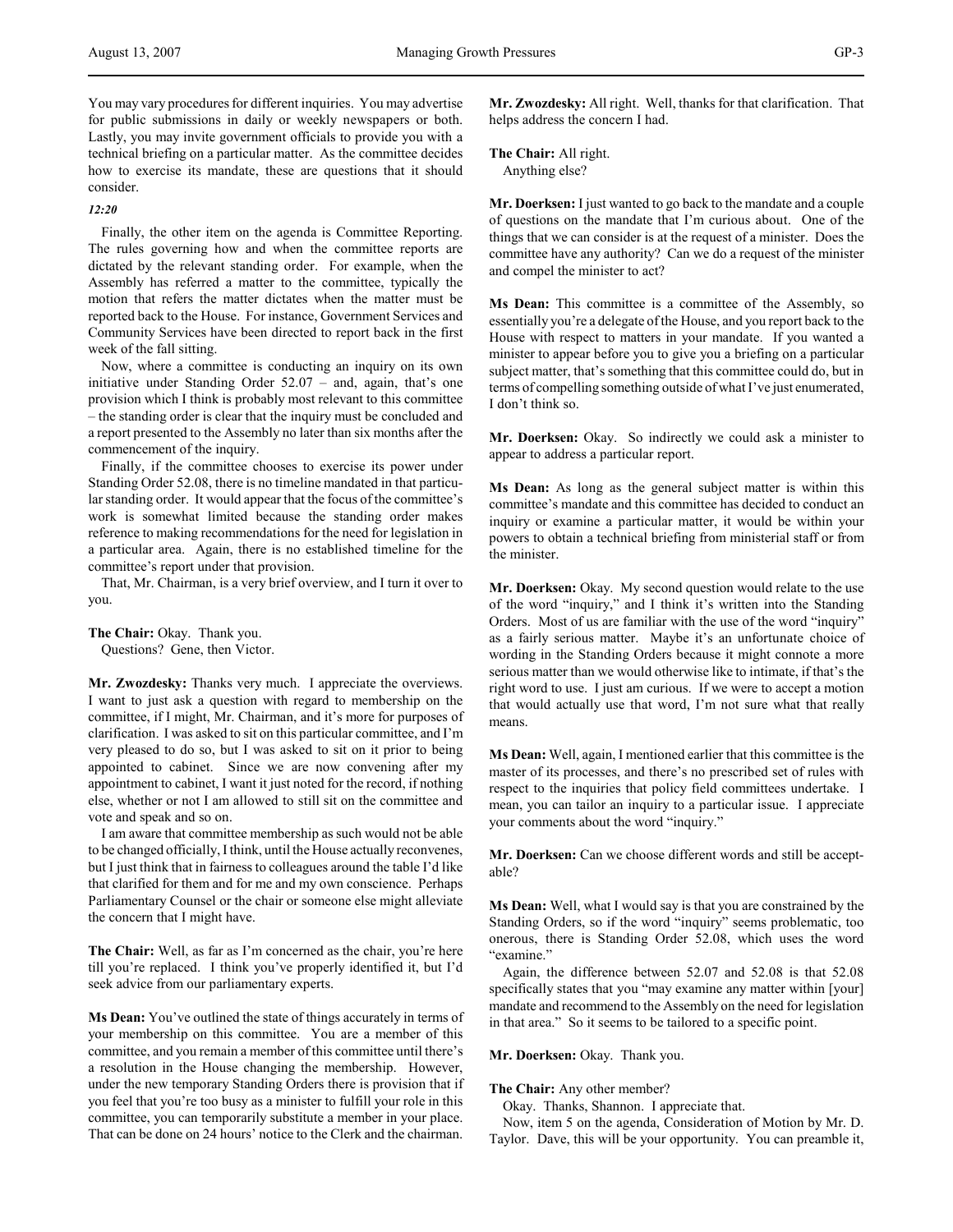or you can get right into the motion and then speak to it, whatever your pleasure.

**Mr. Taylor:** Thank you, Mr. Chairman. In light of the comments from the Member for Red Deer-South I wasn't going to preamble it. I was going to go straight into the motion, but I think I will speak very briefly to it because I, too, wrestled a little bit with the word "inquiry." I mean, it conjures up in our minds full judicial inquiries, that sort of thing, and I don't think that what I'm about to propose goes anywhere near that far. By the same token I'm leaning in favour of a motion that references Standing Order 52.07 rather than 52.08 simply because I think it broadens our mandate as a committee to look a little more broadly and perhaps a little more deeply and come up with some recommendations or an agreed-upon course of action that we can take as a result of that. So that will be the extent of my preamble right now.

Mr. Chair, with your permission once I've introduced the motion, I will speak to it as briefly or as completely as you wish. The motion goes as follows:

Be it resolved that the Managing Growth Pressures Policy Field Committee initiate an inquiry in accordance with its powers under temporary Standing Order 52.07(2) into steps that can be taken to encourage the development of additional affordable housing and ensure that tenants are adequately protected from unreasonable rent increases.

Do I need to pause for a seconder at this time, Mr. Chair?

**The Chair:** No seconder is required, so you can keep going.

**Mr. Taylor:** All right. Good. Thank you.

**Mr. Herard:** Mr. Chairman, could we have a copy of that?

**The Chair:** The refined motion has not been circulated. Can staff provide us with a copy? Let's just pause, then, before we get into it.

**Mr. Martin:** Just before we get into the motion, I guess we haven't laid out as a committee how we are going to bring forward motions and how we deal with them. This one was there, so I understand that we have to deal with it, but I think we probably should have had or maybe the next time should have a discussion about certain issues that we want to do simply because, as was pointed out, we've had no referrals from cabinet. So we'll deal with this motion. We'll see where that goes, but I think that as a group perhaps we should have an attempt to look at some issues that we want to deal with in a broader way after we deal with this motion.

#### *12:30*

**The Chair:** Excellent point, Ray. What I would suggest is that we deal with the motion. We have an item 6, Other Business. Perhaps under Other Business that would be one thing that we would be able to do. It's unfortunate the way things have unfolded. The original plan was to have a meeting at the end of June to deal with all of this sort of stuff. We were not able to schedule that particular meeting, so we're here today. I think that with the flexibility of the committee we can deal with it either today or at the next meeting.

**Mr. Zwozdesky:** Mr. Chair, I wonder if I could just briefly follow up on that as the motion in written form is being circulated. I, too, was curious exactly about the point that Mr. Martin has raised because I would really like to have a chat with the committee about issues that I have discovered having been out on the so-called barbecue circuit and in consultation meetings and travelling the province. I'm sure other colleagues have as well. I am acutely

aware of additional issues that could be of concern to this committee and to various ministries, including my own on capital planning, for example. I know we're a little bit late in the year in terms of when we're getting started, but why couldn't we have had that kind of a meeting earlier to get this ball rolling a little differently?

**The Chair:** Do you want to comment?

**Mr. Taylor:** Sure. I'll speak to that. Very simply, the chair approached me right around the end of session and initiated discussions about when we could have our organizational meeting. At the time my mother was dying of cancer down in Nova Scotia, and I requested, if it was all right with the chair, if we could put that off until that had been dealt with. He generously agreed, noting that we did not have anything compelling us from either the Assembly or a minister to sit down and meet. It's left us with a bit of I suppose a scramble – that is as good a way to describe it as any – to sort of catch up to the other policy field committees, and I'll take the responsibility for that. That's the situation.

**Mr. Zwozdesky:** I'm sorry. I wasn't aware of the details here surrounding that, but I appreciate the clarification. Perhaps at a subsequent meeting, if Mr. Martin is agreeable, we could have that open, frank discussion on issues in addition to formal motions that are of concern to us.

Thank you.

**The Chair:** Okay. Would you like to proceed now.

**Mr. Taylor:** Thank you, Mr. Chair. I guess we'll begin from a couple of broad concepts that I think define what we're trying to do here. First of all, these policy field committees were created to take up issues outside the heat of session in a bipartisan fashion or multipartisan fashion and try and make real progress towards good policy and good law and to good legislation. I've brought that to bear as a consideration in crafting my motion.

The other concept that I have used as sort of a defining concept, I guess, is the very simple concept that everybody needs a home. We can all wait for things we want, but we can't wait for the basic necessities of life. At least, we can't wait very, very long.

I represent, of course, a predominantly residential inner-city community with skyrocketing property values, rental accommodation that is rapidly being converted to condominium, and skyrocketing rents as well. By skyrocketing rents I mean rents going up anywhere from 75 to 250 per cent when the notice of a rent increase comes to tenants. It has been for 14 months now far and away the single biggest issue that we have heard about in my constituency office, and of course we've all talked a great deal about the affordable housing crisis in our work over the last year. Vacancy rates are near zero. We have taken some initiatives as an Assembly and as a government to deal with the crisis, but the initiatives that we've taken so far have tended to be sort of one off in nature, and I would argue that they haven't achieved or haven't shown yet the desired results.

For instance, the rent supplement program, the homelessness and eviction protection fund: both oversubscribed, which suggests that perhaps the extent of the problem was underestimated initially. Confusion around some of the legislative changes brought about by Bill 34, both for renters and landlords, although according to the feedback that I'm getting – and to be blunt about it, the feedback that I'm getting constitutes anecdotal evidence, not statistical evidence – perhaps the changes are more confusing and the confusion is more prevalent in the minds of landlords, who don't seem to know the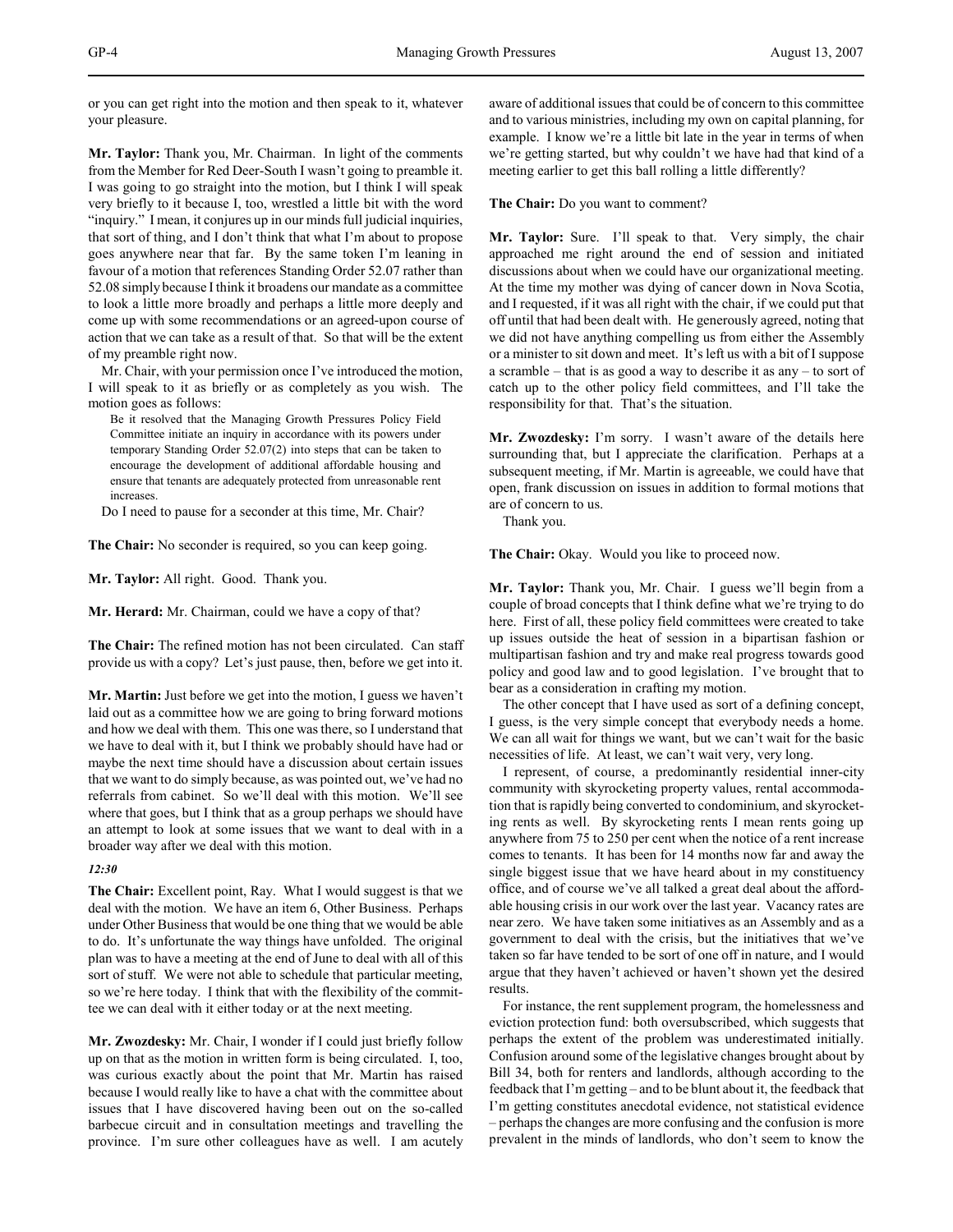new law, than among renters, at least renters who get in touch with their local MLA.

Rent increases, as I alluded to before, have been astronomical and continue to be astronomical for many. There's evidence, again anecdotal, to suggest that restricting landlords to increasing rent once a year on a rental unit without also putting a cap on how big that rent hike can be is actually making the crisis worse for renters rather than alleviating it, and I think that when we all started down the road of tackling the affordable housing crisis, our collective interest was in alleviating the problem, not making it worse.

There are loopholes in the extended notice period for condo conversions that are failing to protect renters. There is no significant evidence of progress that I can find on creating an inventory of affordable housing, and of course, as you'll notice from my motion, I am coming at this issue from two perspectives: one, ensuring that tenants are adequately protected as a shorter term measure from unreasonable rent increases and, secondly, encouraging the development of additional affordable housing; in other words, creating a sustainable supply so that the crisis on the demand side is in fact taken away by the market. We want to go back to the market ruling this as quickly as we can because if you look back at evidence over the last 20 years, I would argue that 18 or 19 years out of those 20 the market has worked very well for tenants. It's only been in the last couple of years that things have gone a little crazy.

I think the evidence indicates that we need to revisit some if not all of the recommendations of the Affordable Housing Task Force that were not accepted by the government. I think that more than anything else this crisis needs action, and it needs this committee to help define what those actions should be in terms of solutions. In anticipation, if I might, Mr. Chairman – I could be overstepping my bounds here, and if I am, I'm sure you'll put me back in my place.

**The Chair:** Oh, we haven't said anything yet.

**Mr. Taylor:** In anticipation of any questions around whether or not my motion is in order, I would suggest here that my motion is not attempting to predetermine outcomes. It's simply setting out the main issues as I see them for inquiry and examination: the encouragement of development of additional affordable housing and ensuring that tenants are adequately protected from reasonable rent increases.

In closing, Mr. Chairman, what I guess I'm really asking our committee to determine here today in voting on this motion is whether there is more to do on the affordable housing front. If so, then I guess this motion will pass, and this committee is where we can and should be doing that work.

Thank you, Mr. Chair.

**The Chair:** Thank you. Ray Prins.

**Mr. Prins:** Thank you. I know that some of these are big issues.

**The Chair:** Oh, I'm sorry. I've gone ahead of myself here, unfortunately. We don't need a seconder for a particular motion within this committee, but were you going to speak in favour of the motion or opposed to the motion?

**Mr. Prins:** I'm just going to make some comments, but I'll wait.

**The Chair:** Yeah. What I'd like, I think, is someone that's clearly going to support the motion, perhaps, speaking next.

**Mr. Prins:** Yeah. I was not going to support it.

**The Chair:** So who am I going to recognize?

**Mr. Herard:** Mr. Chair, on a procedural thing first, we have before us here four different motions, and quite frankly I think we ought to know which one we are being asked to support.

**The Chair:** Number 1, with the asterisk.

**Mr. Herard:** Okay. So that's the one. We can ignore the others?

**The Chair:** Well, we never ignore unfortunate folks.

**Mr. Herard:** But I'm not going to vote on four things.

**The Chair:** That's right.

**Mr. Herard:** Thanks.

**The Chair:** Is this procedural, Victor?

**Mr. Doerksen:** It is. Mr. Chair, I apologize for bringing up the procedural thing, but in many senses I'm going to go back to Mr. Martin's earlier comments. We're kind of setting a precedent before we've decided what the rules are. I'm not entirely comfortable with that because you've now signalled that you're going to have a pro and con kind of approach to motions. Well, there may be a middleof-the-road comment and amendments, so I would be more comfortable actually knowing what the procedures are, how we're going to operate, before we get into the debate. I mean, I'm at your mercy, and I will enter into the debate when you want, but I'm expressing my frustration.

## *12:40*

**The Chair:** Well, I don't know if this would be particularly unusual. What I am suggesting in getting started is that we frame, I guess, somehow the debate in the sense that clearly the mover is in favour of the motion. I want to get a feel if there's support around the table for that motion from at least one person. Then I was hoping that we could get the con parameter, perhaps, and then away we go. I'll develop a speakers list, but maybe I'm too anxious to get to the meat of the matter.

**Mr. Rogers:** I'd like to speak on procedures, obviously, when you'll have me.

**The Chair:** Well, I know that you've been trying to get on, so we'll recognize George and then Bruce.

**Mr. Rogers:** Well, thank you, Mr. Chairman. First of all, I would say that it's a laudable goal that's behind or certainly where the member hopes to go with this particular motion. But before I would debate pro or con, I'm still concerned as to this committee's sense whether this is, in fact, within our mandate. Assuming that we get through that discussion and debate and then determine that it is within our mandate, as we proceed through – now we're only talking about option 1, the starred one – again in terms of process, what form? How do we get this out of this committee to the Leg. and then in terms of trying to get some meaningful progress, assuming that we come to something here, whatever that something is, and we take it that next step?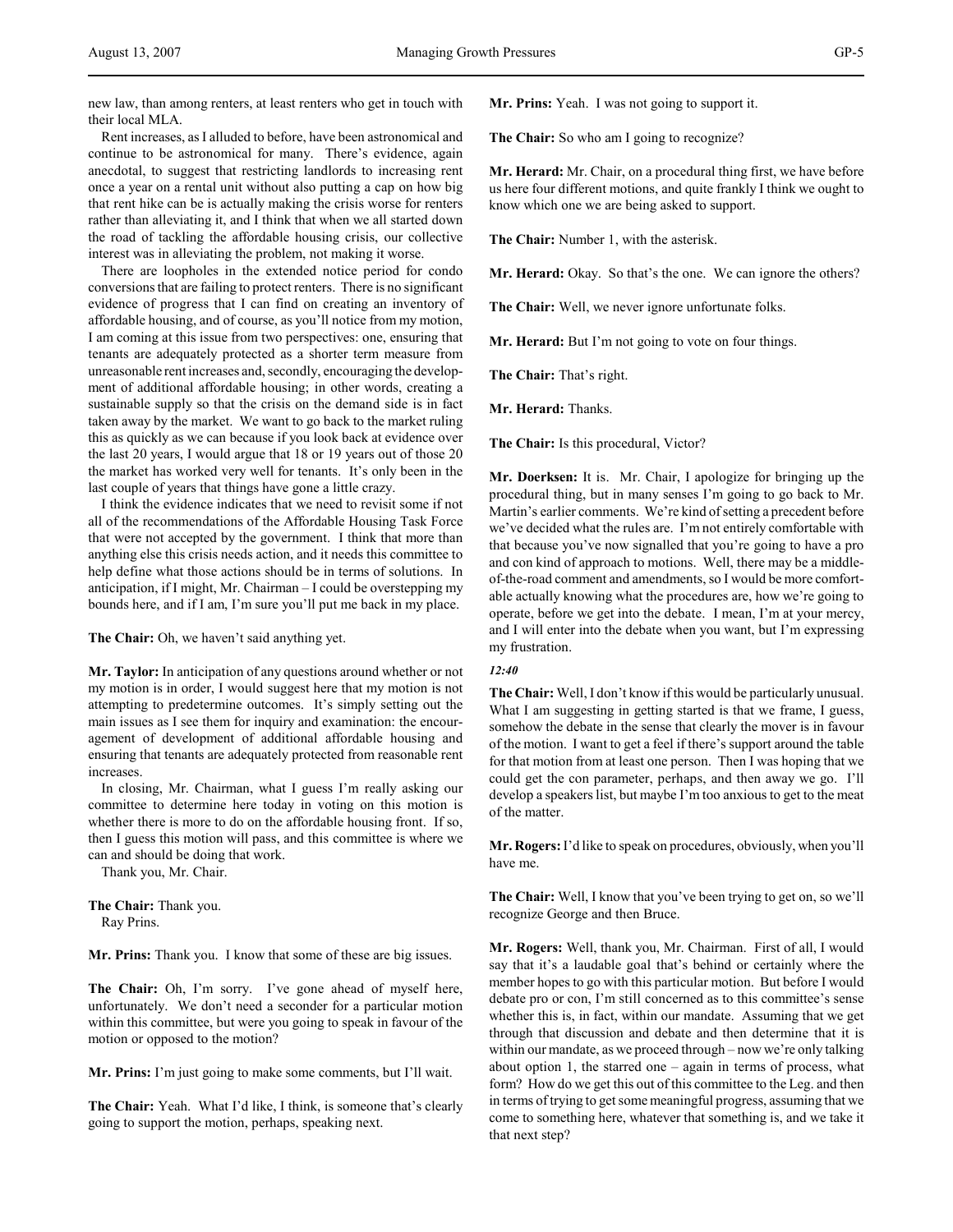From my notes earlier on the information given by Ms Dean, it said that the committee can review matters within its mandate and ask the Legislature to provide required legislation, so I'm assuming that it would move along some kind of path like that. I'm just wondering. Again, I'm still struggling with process and how this thing would rumble along or not. At the end of the day what do we end up with? Do we end up with something that just becomes a political football, be it for any of the parties seated around this table? I'm still concerned about process, how we get to something, before I start deciding whether I support the something or not. Maybe that's rambling, but that's the struggle I'm having, Mr. Chairman.

**The Chair:** Well, perhaps we'll hear from other members before we make a comment. Bruce.

**Dr. B. Miller:** Thank you, Mr. Chairman. I support this motion, and I really like 52.08, too, if this one didn't succeed. I think we can look at the legislative implications of the task force, for example. There were a lot of suggestions about changing the Municipal Government Act and so on that I think are really important. But I sympathize with what Ray and Gene raised. Before we even debate this, I would really like to hear everybody's comments about growth pressures in general because it's not just the housing crisis that we are facing. Coming back from PNWER, I mean, job strategy is huge in this province.

**The Chair:** No. We're not going to do that. We've had presented to us prior to this meeting an intention on a motion on affordable housing. Under Other Business we might be able to do something like that, Bruce, but we're not going to bring that into Dave's motion.

**Dr. B. Miller:** Well, Mr. Chairman, I mean, I'd be prepared to move that we postpone definitely this kind of motion till the next meeting, until we could have that discussion.

**The Chair:** Well, that's an alternative. David, did you want to bring up something?

**Dr. McNeil:** Yeah. The only thing I wanted to say is that there's no requirement that the debate be framed in any way in terms of the Assembly committees. I think the speaking order is really determined by who gets their hand up and is recognized by the chair as opposed to trying to frame the limits of the debate early on. That's just in terms of the experience with other committee chairs.

**The Chair:** Okay. Well, I'll accept the criticism of being too task orientated.

Denis, you had something?

**Mr. Herard:** Yeah. In the Legislature when we're dealing with motions, we have a process that allows Parliamentary Counsel to check the wording of that motion to make sure that it passes all of the parameters that it needs to. I'm wondering if that wouldn't be a good process here as well. In other words, rather than have a big debate as to whether or not a motion is, in fact, within our mandate, wouldn't it be better if we get a motion where Parliamentary Counsel has said: "Yeah. This is a good motion in terms of your mandate." Is that something we could look at to sort of try and shorten a lot of the debate on this thing?

**The Chair:** Well, as the chair I am, of course, subject to the desires of the committee, but on the record I believe that we have information that the idea of affordable housing is within the mandate. Your question is whether or not the wording substantiates that it's within the mandate. Is that my understanding?

**Mr. Herard:** Yeah. In other words, I heard another member suggest that perhaps we need to debate whether or not this is within the mandate. I don't know that we want to waste a lot of time with that if, in fact, we have an opinion from Parliamentary Counsel that this is a motion, that it's all duly done and all this kind of stuff like we do in the House. We would have the same onus back there.

**The Chair:** If I might as chair again just provide some explanation. What has changed here today isn't the idea of discussing affordable housing. What has changed, with due respect to the co-chair, is that we had no indication of the wording until right now, and that seems to be causing some of the members some difficulty. Might I ask Parliamentary Counsel: does the wording now that we're looking at alter in any way our ability as a committee to move forward on this at this time?

**Ms Dean:** Mr. Chairman, I don't see anything that would give rise to a point of order about the admissibility of this motion.

## **The Chair:** Okay.

Now, Ray Martin, I think you had your hand up, didn't you?

**Mr. Martin:** Yeah. Can I make a motion that we defer this motion until we have a general discussion about growth pressures and what the committee wants to tackle in the next meeting? It's not taking it away but having it deferred until we've had this general discussion.

**The Chair:** Okay. I should ask the co-chair if he's okay with having his motion stand aside for a moment. Perhaps more than a moment.

**Mr. Taylor:** Mr. Chairman, like you I'm at the mercy of the will of the members of this committee, and if you wish to allow a vote to proceed on a deferral motion, I'm not going to fight that. I'm also not going to support that motion simply because I think that under temporary Standing Order 52.01 it's clear that affordable housing has been identified as part of our mandate. I would think that the hon. member would know that we have a very serious problem – I call it a crisis, and I think he would support that – on our hands in terms of affordable housing, and I think that it is something that we can proceed on.

Unless I'm misunderstanding the mandate and the rules governing committees such as this, I think we can be working on more than one order of business at a time, more than one issue at a time, so I would argue that we go ahead with affordable housing specifically and continue, then, as a next order of business to have a discussion about the other growth pressures that we wish to tackle.

#### *12:50*

**The Chair:** Again for the record your letter to me said:

I wish the committee to consider a motion to initiate an inquiry or examination of the ongoing affordable housing crisis in Alberta, with a view to making recommendations for legislative or other policy solutions.

So I think it was reasonable to expect that people would have arrived at this meeting expecting, you know, to deal with that kind of a situation.

However, the motion that's in front of us now is "into steps that can be taken to encourage the development of additional affordable housing and ensure that tenants are adequately protected from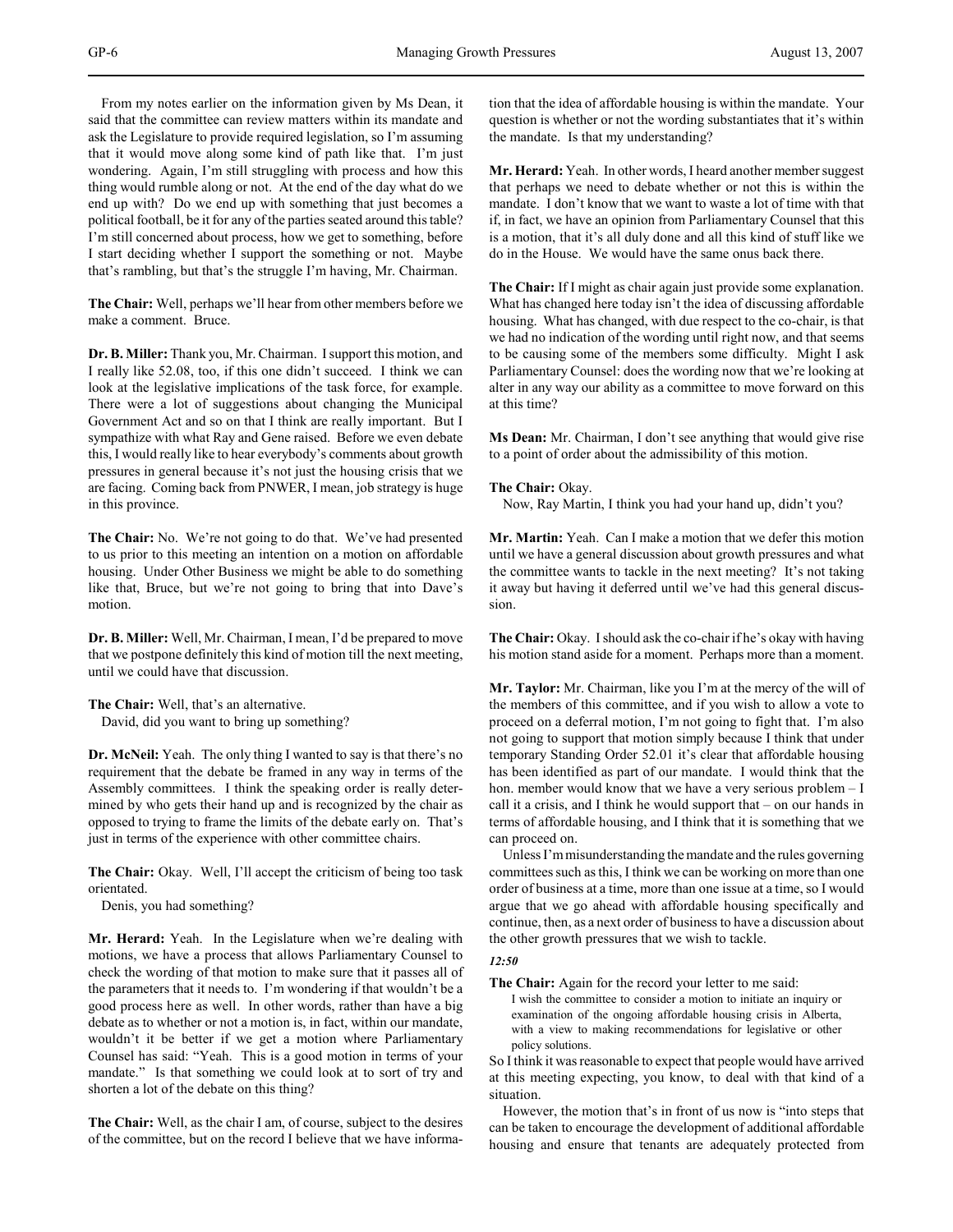unreasonable rent increases." So this thing has gone from general to very specific. There's nothing wrong with that. It's just that there seem to be some members wishing to defer, now, a discussion on that until they have had time to examine that. Is that the intent of your motion, Ray Martin?

**Mr. Martin:** Well, yes.

**The Chair:** Gene, you're trying to get in.

**Mr. Zwozdesky:** Just very briefly. I'm inclined to agree with what Dr. Miller suggested, and that is that we  $-$  I can't remember the exact words – delay perhaps indefinitely, I think he said, or words to that effect, and also with what Mr. Martin has indicated, which is to defer the motion. That isn't to suggest that affordable housing isn't an issue of importance, because it clearly is to both the gentlemen I just referenced and to all the members of this committee. I think what I'm saying and what I'm hearing others say is that we simply want to have a chance to discuss in a more global, general sense not only affordable housing but other growth-related pressures that come under the mandate of our committee before we plunge into and pick one. We're quite liable to get totally absorbed with just one, perhaps at the time expense of many others.

We've all been out there talking with constituents. We all have things that we want to bring forward. With due respect to the deputy chair he's in a closer position there as deputy chair and has brought something forward that he feels strongly about, but given the opportunity I might have brought something forward too. I just didn't realize we were going to proceed that way. I'd like the benefit of the discussion which Messrs. Martin and Miller have brought forward.

**The Chair:** All right. Further discussion?

**Mr. Doerksen:** Well, I guess I would want to hear – and, unfortunately, this is what I did not look forward to in this committee, that we turn this into a political football. If the mover, frankly, is going to oppose the deferral motion, then I would question the motives for doing that in terms of him making a statement that this committee has rejected his motion to address a very serious issue that he finds in his constituency, and that's not something that I wanted to get into. But if we want to get into it, I mean, I'll support the deferral motion because we had the Affordable Housing Task Force, which made a number of recommendations – and they weren't all accepted – that did an awful lot of work across the province and made a report.

There were some programs put into place, some legislation that was changed that needs time to work. There was money given to municipalities. I have to check my math here. I'm looking at two different figures. Well, just for the category one municipalities, I'm reading a total of \$133 million. I know that in my own community of Red Deer there was \$5.2 million granted. That is at their discretion to address these very issues in their own communities, a place where they are best equipped to deal with the issues, and they need time to put those in place.

For us now to suggest that we should go out and suddenly question everything that's put into place before it's even had a chance to act is irresponsible, in my view. I don't want to get into a political fight here. I was hoping this committee could actually deal with some issues that were important to our province and do as much as we could to keep the politics out of it.

With that, Mr. Chairman, I will support the deferral motion

because I think we need to have a further meeting that actually discusses the broader issues of growth pressures and decide which direction we're going to take.

**The Chair:** Okay.

**Mr. Zwozdesky:** You know, from my perspective and having just heard Mr. Doerksen's eloquent comments, frankly in a more perfect world I see this as, I hope, a nonpartisan committee. I know that's in quotes, but I think we're dealing with significant issues here that require that type of approach. I personally would prefer the mover to actually withdraw the motion and then keep us out of that potential political football because it puts the mover of the motion into a squeeze too. That would be the more – well, I'll use the word – honourable approach, in my view, if Mr. Martin is agreeable to that and if the mover is agreeable to it.

**The Chair:** Okay. Ray Martin, your motion is what we have to deal with because it supercedes his motion. So you could withdraw yours, and he could withdraw his.

**Mr. Martin:** Well, not knowing what he's going to do, okay, I'll defer my deferral.

**The Chair:** All right.

**Mr. Taylor:** Mr. Chair, I will pull my motion at this time to bring it back, hopefully at our next meeting.

**The Chair:** Now, do we need to vote on that motion? I wouldn't think so.

**Ms Dean:** As long as it's the will of the committee on a consensus basis that these things are being withdrawn.

**The Chair:** I like having votes. Let's get a sample, then, of the will of the committee.

**Mr. Doerksen:** If the mover has withdrawn his motion, there's nothing to vote on.

**The Chair:** Well, I realize that.

**Mr. Doerksen:** I heard a withdrawal, I thought.

**Mr. Rogers:** Yeah. We had some discussion, and it's done.

**Mr. Taylor:** I will be bringing the motion back at a future date.

**Mr. Rogers:** Fair enough. We can cross that bridge then.

#### **The Chair:** All right.

This will give us an excellent segue now into other business, to maybe discuss, then, how motions in the future will come to this committee. George.

**Mr. Rogers:** Thanks, Mr. Chairman. I'm wondering if it wouldn't be helpful, not necessarily that we would have Parliamentary Counsel sanction motions before they come here, but if we had some indication from Parliamentary Counsel as to the relevance of the motion relative to our mandate, the Standing Orders, and so on, which would help us from a procedural standpoint. It doesn't preclude any member, as in any other committee or even in the Leg.,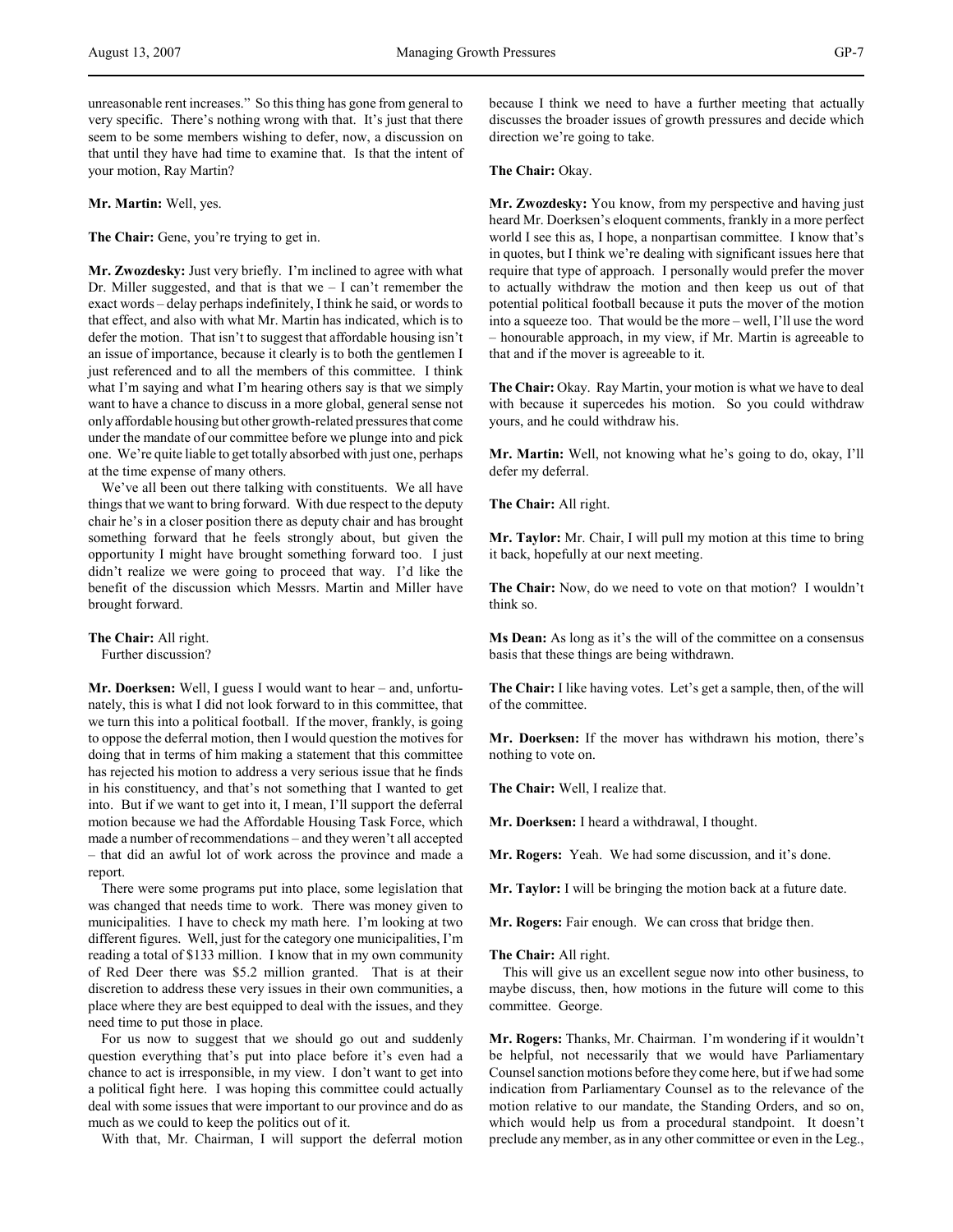from bringing something forward that could or may never get the support of his colleagues. I just think it would be helpful for those of us around this table, understanding that we operate under rules and that rules are made for a reason, that when something comes before us, we know that it's had some review. Then it will help us to move to that next step of the discussion whatever we may decide to do with that proposal.

**The Chair:** As your chair I want it to be clear, though, that we are all elected members and that within the Standing Orders that have been approved, we as individual members should be able to represent our views as clearly or as specifically or as generally as possible.

We appreciate the work of Parliamentary Counsel, but they would have to be there in an advisory stance only, not as somebody that could necessarily – well, they could not veto anything that comes forward unless, of course, it was clearly outside of the mandate. We would want to use them, then, in a proper format as a consultative process to make sure that a motion is parliamentarily correct because ultimately that's where we would have to return any of this to. Shannon.

### *1:00*

**Ms Dean:** Thank you, Mr. Chairman. Obviously, whether a motion's in order or not is up to the call of the chair. In terms of process I would presume that if the chair had questions about the admissibility of a motion, he would seek advice, and again it's up to the call of the chair.

**The Chair:** Yeah. Let's for the record just reaffirm that. I want it to be known that on receiving from a member a notice of a motion that's to be presented at a meeting, it's clearly my intention that would be one of the obligations of the chair or the co-chair standing in my place, that we would seek that advice.

**Mr. Doerksen:** To the deputy chair's credit he did indicate that he was bringing forward a motion. That was appreciated because it gave us some forewarning so that we could at least look at the issue, although the motion that he then tabled was quite different in terms of what actually was presented. I think that out of common courtesy it would be nice to know ahead of time the exact wording of motions that the committee is going to debate so that we can actually do some work on it and get our thoughts around what's coming forward. I think that's just a way that our committee should operate as a common courtesy.

**Mr. Martin:** Well, we're a work in progress, obviously. But to come back, the problem with motions right away is that very specifically it says what you deal with. We've spent a fair amount of time dealing with this. I would have really liked to have had just a general discussion before we started to bring motions in. We all might have different motions, and we might want to deal with two or three of them and turn some down and accept one, but we haven't had an attempt, as Mr. Zwozdesky was talking about, to sort of have a general overview about growth pressures and where we might want to go.

My problem is that I've been on the housing committee. I certainly agree, and I think it's pretty clear where I stand on housing issues, but if it just becomes a matter of us debating it here and we're not going to change government policy – maybe there are some growth pressure areas that we can look at. But I really think we need a general discussion. I mean, if people want to bring motions in, they will, but I would really like an opportunity to sort of discuss

many different areas. P3s is an important one. There may be other ones that you talk about, sort of a general discussion about where we're going, and then that might lead to some motions where we could all agree and do some very valuable work, but we haven't had that general discussion yet.

**The Chair:** Well, let's have it. We're into item 6, Other Business. It's 5 after 1, so we've got time to have a discussion.

**Mr. Zwozdesky:** Just before we get into the discussion, one other procedural point following up on Mr. Martin's comments. I, too, would favour, obviously, having that general discussion. From it perhaps we could develop a list of what our I'll use the term priority items will be that we as a committee are going to follow up on.

But my comments are specific to how we do that follow-up. For example, if it turns out at the end of the general discussion that affordable housing is right at the top or roadways are at the top or wastewater management facilities are at the top, whatever it happens to be, I wonder if it would be agreeable to the folks at the table to get some officials, including the ministers that are responsible, to come here and be part of that discussion because none of us would know everything that perhaps is going on. There might be information that can be shared also by certain officials and/or ministers with respect to some partnerships that we have with the feds, for example. I was just finding out a little bit of information on the Canada/Alberta affordable housing project, and it goes back to some funds that have been given out over the years. I'd like more information on Habitat for Humanity projects that we are cofunding, for example. I mean, there are some good things happening.

I'm not taking away from the fact that there is some need to discuss and act in some other areas more aggressively perhaps, but the point that I want to make, Mr. Chairman, in conclusion here, is simply that we should at the same time as we're identifying issues for priority discussion also discuss how our follow-up to those issues is going to flow out and who we might compel to attend and join us and help us out with this. We're all trying to do the best we can for our constituents and for Alberta in general.

**The Chair:** I'm developing a speakers list. Bruce is next.

**Dr. B. Miller:** I just concur with that comment, Mr. Chairman. I alluded to the fact that at  $PWVER - no$ , maybe I didn't; it was in my head; I didn't actually speak it – Ulysses Currie, the Deputy Minister of EII, gave a PowerPoint presentation, which was very good. It dealt with growth pressures, for sure. He said, you know, that in the next five or six or seven years we'll need about 300,000 more workers and that we're going to have a hundred thousand shortfall. He gave a kind of synopsis of economic growth in this province, but I had more questions after his presentation. I mean, what is the economic growth that's happening? The housing crisis is a consequence of the economic growth in this province, the hot economy, but I'd like more information, as Mr. Zwozdesky is saying, you know, about what the economic trends and shortfalls are that we can anticipate in the future. So we need to bring in some people to put us in the picture, I think. I agree with that.

**The Chair:** Anybody else want to comment? Ray?

**Mr. Prins:** Thank you, Mr. Chairman. You first asked me to speak about half an hour ago, and what I was going to say was exactly some of these types of comments, that the housing situation is critical right around the province, probably more so in the big cities than in my constituency. In my constituency we experience some of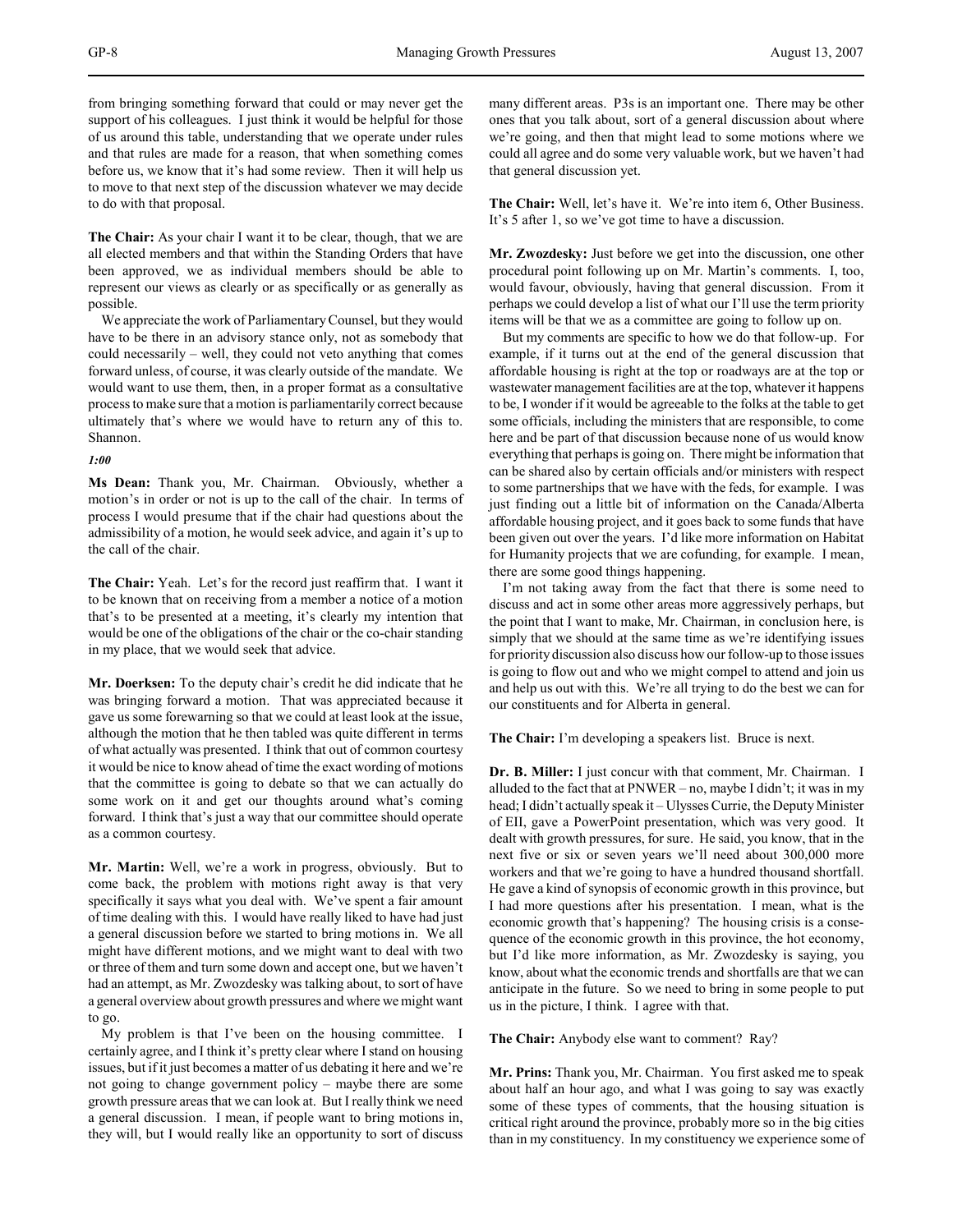this as well. Many projects are happening. There are a lot of things happening, government supporting different projects. So I think the government has responded in many positive ways.

But one of the areas that we haven't touched on either, and if we want to move forward to go where Gene has said, maybe get some expert advice, is the whole issue of the infrastructure that municipalities have to build in order to get housing going. I look at the town of Blackfalds in my constituency, which is one of the fastest growing municipalities in the entire country. They just don't have enough credit to build water, sewer, and roads to build the houses. The housing is being built fast, but they're going to hit a wall. So what I would like to be able to talk about and get somebody to explain to us or maybe see what we can do is the whole issue of credit to municipalities going forward when they can't afford to build the infrastructure needed to build the houses. I don't think the government has to build the houses because people will do that. There are lots of people building apartments and condos and actual housing, but the trouble is that the municipalities in the smaller areas cannot keep up with the infrastructure demands, and I think they have limits on their credit or the amount of credit that they can get.

This is one of the issues that I would like to deal with in addition to some of the other issues that Dave has brought up. So I think there are lots of things that we can look at going forward, maybe making recommendations or investigating these challenges. Just a little comment

#### **The Chair:** Okay. Dave.

**Mr. Taylor:** Thank you, Mr. Chairman. What Ray Prins just said was exactly the kind of discussion that I hope to get going on the motion that I withdrew and will bring back at a further meeting. For the record I just want all of my fellow committee members to understand that in bringing forward my motion, I assumed that we would get into this sort of discussion.

I assume that going forward, whether it's on affordable housing specifically or whether this committee in its wisdom decides that there are other issues that we need to pursue as well – and, again, I hope we don't just restrict ourselves to one growth pressure issue; I think there are more than one – we do call experts and we do ask for technical briefings from government officials and we do consult with other levels of government not only to find out, as in the case of the federal/provincial affordable housing program, what is out there on offer that may be working very well, where some gaps may be, what is out there on offer that we may not be taking full advantage of but also to find out, as Ray pointed out, what some of the issues and pressures are that other levels of government and other organizations are experiencing that we at the provincial level might very well be able to do something about.

So I'm very much in support of all this. For the record I hope that you all understand that not only was I not trying to play politics with this, but I was just trying to move the ball down the field, and it sounds to me like I've got a number of people on this committee who feel much the same way.

Thank you, Mr. Chair.

*1:10*

**The Chair:** Ray Martin.

**Mr. Martin:** Yeah. There are a lot of issues that we can look at. One that's huge is the whole infrastructure deficit. Just recently we had a vivid example in Minneapolis of what can go wrong.

I guess I have a concern that the government may be moving forward with P3s being the major answer. I don't think we've had

a very good discussion on Henday and the others, about the publicsector comparators that I think we should be taking a look at here. If it works well and the public-sector comparators are there, fine, but I think that with this whole infrastructure deficit and how we deal with it and the amount of P3s that could be coming forward, we should at least take a look at P3s.

**The Chair:** For the information of the committee I've exercised the privilege that chairs have. TV cameras will be coming into the room. Also, of course, I guess just to let you know that while I appreciate democracy, it doesn't mean that I necessarily operate in that way all of the time.

Any other comments?

**Mr. Herard:** Well, I guess I learned a long time ago that you ought to listen to your constituents. I was quite prepared to listen to my constituents with respect to his motion. It's too bad that you withdrew it.

I guess what I'm hearing around the table, though, is that matters that come before this committee essentially are important matters. They're important to all of us around the table, but they're important to our constituents. Therefore, to do them justice, I think we need some notice as to when something like that would take place rather than being provided with the details on a particular thing at the table. So I would suggest to you that one of the things that we need to discuss is, as someone else mentioned earlier: how is this committee going to operate with respect to that? How is the actual process going to take place when we do have a particular issue to discuss and people to call and evidence to hear and questions to ask?

I think one of the things that might be useful is if we establish a process so that we don't get into procedural things at every meeting. If we're going to have a discussion, for example, on affordable housing, you know, that includes many things, like currently what's happening in all of our places where we have postsecondary institutions where students can't find places to live. I mean, this is a big issue. It's more than just one thing. For us to do it justice, I think we need to set a time and a date that says that on this day this is what we're going to do. Then we've got some time to engage our researchers and to engage perhaps witnesses and ministers and others, deputy ministers or whoever needs to provide evidence. So I'm just looking for some direction as to how we're going to proceed.

**Mr. Doerksen:** Since we're into a general discussion, I want to just put a few thoughts on the record, and I'm going to start off where my colleague left off. There is one specific component to the Affordable Housing Task Force that has not yet been talked about a lot, and probably with the school year advancing quickly upon us, it could become apparent rather quickly, and that's the whole question of student housing. If I do go back to the task force, there was a recommendation on there addressed to the Minister of Advanced Education and Technology to actually do a study on that. There's one element going right back to the report that probably would be appropriate. I'm just going to put that out and say that there's an item that we could talk about.

Another one probably is not in the mandate of this committee but certainly, in my view, is growth pressure is one that relates to an issue that's been significant in Red Deer, and that's the allocation of fresh water. I think the whole allocation management of our freshwater resources is an outflow of growth pressures, but I do think it belongs probably in a different committee. Again, for the record I wanted to make sure that people were aware of that particular issue. I think the current situation that highlighted that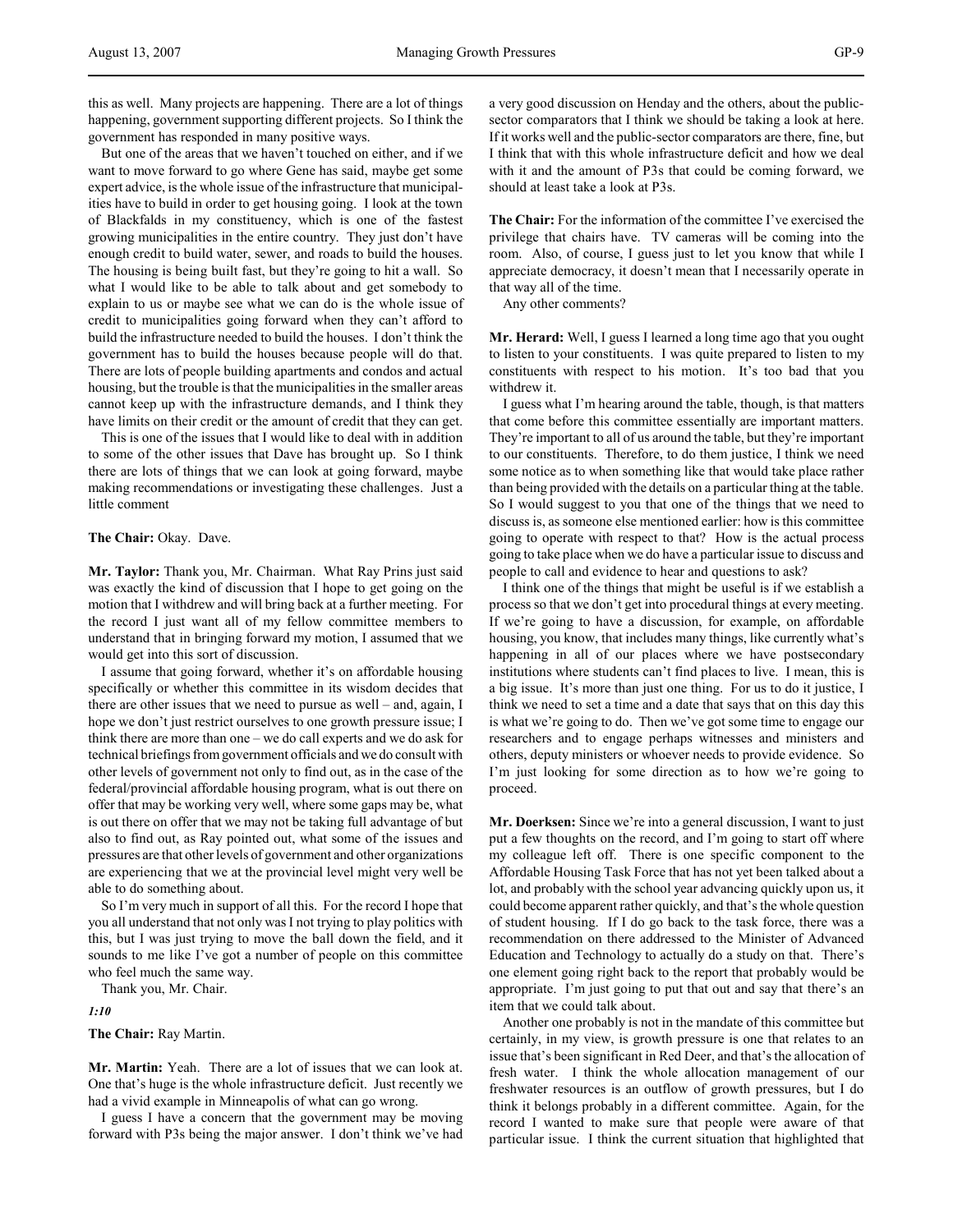around the Balzac development has been resolved now, but that's only the beginning of many more calls on fresh water in all of our watersheds. It's an outflow of growth pressures, but it probably belongs in a different committee, unfortunately, because I'd like to talk about that one.

The last one that I think we probably should have some discussion on is the whole aspect – and this has been mentioned a few times already today, so I'm just agreeing with people – of the labour market, whether it's training, whether it's access to qualified people, whether it's inflow of labour to our province. There, I think, if we're looking for themes to get our heads around and spend some time with a focus, I would agree with that one.

**The Chair:** Okay. Thank you. Gene and then Dave.

**Mr. Zwozdesky:** Thank you. Just one additional comment flowing out of the good exchange that we've had so far. I wouldn't mind if we thought about organizing our approach around two central kind of channels. One could be with regard to global issues that are part of the Managing Growth Pressures Committee mandate, and by that I mean a discussion on P3s such as Mr. Martin has advanced. That's a global issue that applies to a whole bunch of potential areas. Flowing out of that would be public-sector comparators because that's what the P3 process includes.

Another one would be looking at the partners that we have on the P3s that are already out there. Another aspect could be cost escalations, for example. I mean, when you're talking about managing growth pressures, you're also talking about how many projects at a time you can bring on stream and whether we're driving the costs up in trying to help out, or we are doing the right thing by proceeding at all costs? Now, it's a debatable point, obviously. Central to that would be what the industry capacity is out there. No point in advancing a whole bunch of projects if you haven't got anybody who can take them up and tender on them and build them, and we've seen examples of that. Impact of growth on quality of life is another generic sort of comment. Population growth, immigration stats: these are what I would call global issues.

The second channel would then be specifics: schools, hospitals, roads, or postsecondary institutions. That kind of specific. I wouldn't mind if we sort of harnessed that thought of addressing global issues on the one hand here and then getting into some specific projects over there. It would help me organize my thinking and perhaps allow us to have some win-wins coming out of this committee's valuable work.

**Dr. McNeil:** I'll just respond to Mr. Herard's comment about committee process. The process the committee is going to follow is going to be a function of what issue or issues the committee identifies as being the subject matter of your deliberations. If you look at the other committees that are operating, the two that have had bills referred to them are doing, you know, one process, and the one that has an issue referred to them is doing a little different process. What issue or issues you define that you want to tackle is going to determine just how you go about it. Whether the committee staff from the Legislative Assembly can do some work to help define what you want to look at is another aspect to the process. Whether you summons expert witnesses, what external experts you want to have come to talk about the issue, whether you want to have any kind of public input, and so on is all going to be determined as a function of what particular issue or issues you want to tackle.

I think the key thing, first, is to define what issue or issues you want this committee to address. Then the process sort of flows from that. Again, it's up to the committee then to define what that process should be although the staff, you know, may have some suggestions as to what works in other jurisdictions and so on. Those would be just some comments on the process that you want to adopt.

*1:20*

**Mr. Martin:** Well, you know, the time is coming to an end. I'd like to make a suggestion. We've had a bit of a general discussion about some issues that are important. I would suggest that maybe the chair and the vice-chair take this and set up a list of topics that we may want to talk about at the next meeting with some feed-in from us through e-mail or whatever. Then once we've gone through that, we may have a direction about who we want to come and future dates and that sort of thing.

**The Chair:** Well, let's see if we have a general agreement, then, that Dave and I, within a reasonably convenient time of this meeting, do get together, then, to discuss some of these comments that have been made, get with Karen and Shannon and whoever else we need to to make sure that we know, in terms of the procedures, how we'll move forward. I think we all hear, which I believe to be appropriate, that the process will actually be defined by the issue rather than us setting down: this will be the process. We can do all of that.

The next item if I can move, then, would be the date of the next meeting. How are we looking on your calendars for when we could get together again? It can't be next week, but might it be the following week?

**Mr. Zwozdesky:** Mr. Chair, are you asking us to try and choose a meeting date that works well for all of us right here, right now?

**The Chair:** Well, we'll have to do that.

**Mr. Martin:** Karen will send us out a choice if we get the right week, right?

**Mr. Zwozdesky:** Yeah. That's better. I don't think I have my whole schedule here right now.

**Mr. Martin:** What about the week of the 27th? That's the Monday.

**The Chair:** That would be the week I'm looking for right now. The co-chair and I will in advance of that meeting, of course, do our work.

Karen, anything else?

**Mrs. Sawchuk:** Mr. Chairman, I believe we only have one conflict with another committee, on the 30th. Other than that, our week is free.

**The Chair:** Okay. Any other points to be made?

**Mr. Zwozdesky:** Just a very brief point. You know, I've been thinking about the affordable housing thing for this last hour and a half. I wouldn't mind if, when you and the co-chair get together – is it co-chair, or is it deputy chair? Deputy co-chair?

**The Chair:** Deputy chair.

**Mr. Zwozdesky:** Okay, the deputy chair. When you guys have your chat, would you mind looking at the affordable housing issue through three lenses at once, if you will, just to give it a little bit of additional shape? One is, obviously, low- and moderate-income